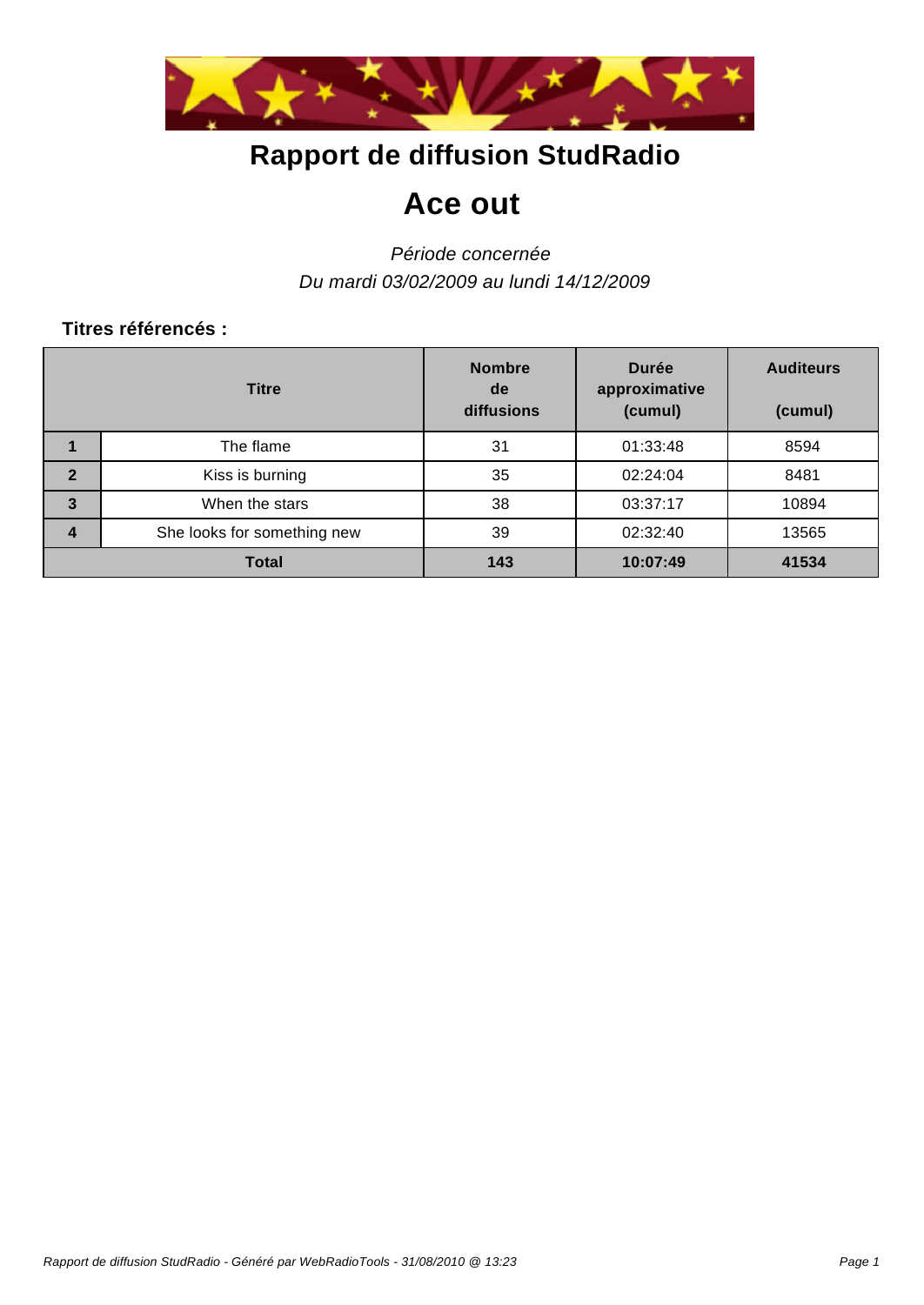### **Détail chronologique des diffusions :**

| <b>Date</b> | <b>Heure</b> | <b>Titre</b>                | <b>Auditeurs</b> |
|-------------|--------------|-----------------------------|------------------|
| 03/02/2009  | 12:05        | When the stars              | 261              |
| 04/02/2009  | 18:44        | She looks for something new | 368              |
| 07/02/2009  | 15:04        | When the stars              | 350              |
| 11/02/2009  | 01:35        | When the stars              | 154              |
| 18/02/2009  | 11:34        | Kiss is burning             | 297              |
| 19/02/2009  | 04:11        | The flame                   | 121              |
|             | 22:44        | When the stars              | 295              |
| 20/02/2009  | 16:18        | The flame                   | 355              |
| 21/02/2009  | 09:52        | She looks for something new | 237              |
| 22/02/2009  | 00:33        | The flame                   | N/C              |
| 24/02/2009  | 21:01        | Kiss is burning             | 361              |
| 26/02/2009  | 07:44        | Kiss is burning             | 150              |
| 28/02/2009  | 13:44        | When the stars              | 343              |
| 01/03/2009  | 05:21        | Kiss is burning             | 118              |
| 04/03/2009  | 06:51        | The flame                   | 109              |
| 06/03/2009  | 14:38        | She looks for something new | 380              |
| 07/03/2009  | 16:03        | When the stars              | 373              |
| 08/03/2009  | 08:23        | Kiss is burning             | 135              |
| 09/03/2009  | 22:17        | Kiss is burning             | 309              |
| 10/03/2009  | 17:14        | She looks for something new | 399              |
| 11/03/2009  | 08:02        | The flame                   | 187              |
| 13/03/2009  | 17:02        | When the stars              | 435              |
|             | 22:52        | When the stars              | 311              |
| 25/03/2009  | 17:17        | She looks for something new | 410              |
| 26/03/2009  | 06:01        | When the stars              | 99               |
| 27/03/2009  | 15:26        | She looks for something new | 396              |
| 30/03/2009  | 12:18        | The flame                   | 299              |
| 02/04/2009  | 07:39        | When the stars              | 143              |
| 03/04/2009  | 23:36        | She looks for something new | 313              |
| 06/04/2009  | 16:31        | The flame                   | 398              |
|             | 20:31        | The flame                   | 478              |
| 07/04/2009  | 10:31        | Kiss is burning             | 287              |
| 08/04/2009  | 18:34        | She looks for something new | 445              |
| 09/04/2009  | 14:03        | When the stars              | 381              |
| 11/04/2009  | 07:19        | The flame                   | 94               |
| 12/04/2009  | 04:35        | Kiss is burning             | 120              |
| 15/04/2009  | 18:47        | She looks for something new | 450              |
| 16/04/2009  | 10:55        | When the stars              | 327              |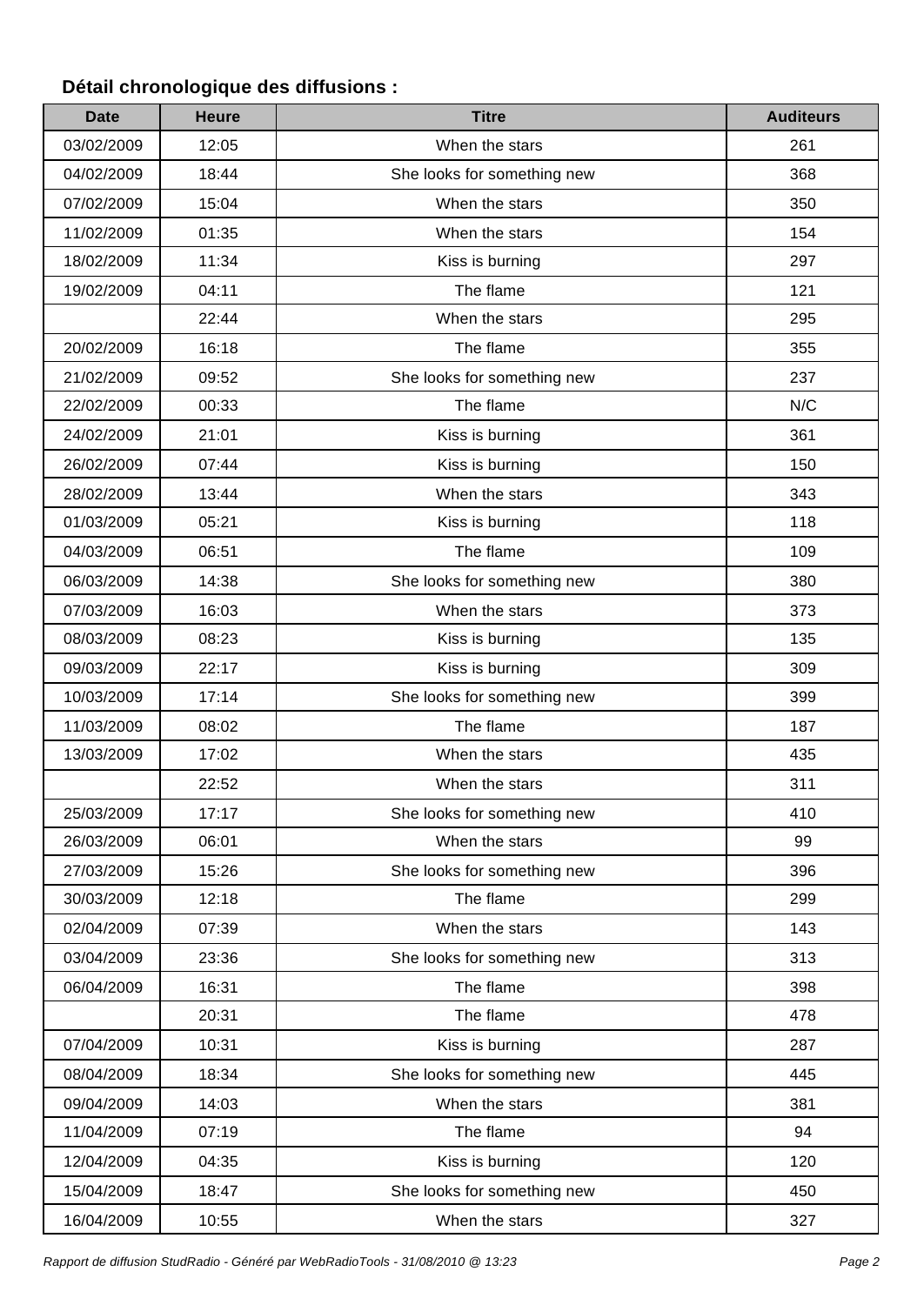| <b>Date</b> | <b>Heure</b> | <b>Titre</b>                | <b>Auditeurs</b> |
|-------------|--------------|-----------------------------|------------------|
| 16/04/2009  | 15:15        | The flame                   | 395              |
| 17/04/2009  | 04:22        | When the stars              | 164              |
| 19/04/2009  | 13:07        | She looks for something new | 359              |
| 22/04/2009  | 05:19        | Kiss is burning             | 121              |
|             | 17:45        | She looks for something new | 415              |
| 30/04/2009  | 15:06        | She looks for something new | 367              |
| 03/05/2009  | 09:32        | The flame                   | 179              |
| 04/05/2009  | 06:03        | When the stars              | 104              |
|             | 18:05        | She looks for something new | 442              |
| 05/05/2009  | 16:15        | Kiss is burning             | 371              |
| 09/05/2009  | 04:04        | When the stars              | 161              |
| 11/05/2009  | 09:44        | The flame                   | 234              |
|             | 22:42        | She looks for something new | 358              |
| 14/05/2009  | 16:21        | The flame                   | 395              |
| 17/05/2009  | 07:49        | Kiss is burning             | 139              |
| 20/05/2009  | 04:31        | Kiss is burning             | 139              |
| 21/05/2009  | 00:05        | She looks for something new | 284              |
| 25/05/2009  | 01:46        | When the stars              | 161              |
|             | 14:37        | The flame                   | 341              |
| 27/05/2009  | 01:20        | Kiss is burning             | 212              |
|             | 17:18        | She looks for something new | 471              |
| 29/05/2009  | 14:31        | Kiss is burning             | 404              |
| 30/05/2009  | 17:48        | The flame                   | 387              |
| 31/05/2009  | 19:15        | She looks for something new | 392              |
| 01/06/2009  | 10:39        | When the stars              | 289              |
| 07/06/2009  | 18:01        | When the stars              | 401              |
| 08/06/2009  | 08:49        | She looks for something new | 225              |
| 10/06/2009  | 07:46        | When the stars              | 200              |
| 14/06/2009  | 06:31        | She looks for something new | 126              |
| 15/06/2009  | 03:53        | Kiss is burning             | 184              |
| 16/06/2009  | 18:25        | She looks for something new | 457              |
| 19/06/2009  | 00:17        | The flame                   | 246              |
| 21/06/2009  | 13:24        | When the stars              | 340              |
| 22/06/2009  | 13:52        | Kiss is burning             | 382              |
| 24/06/2009  | 04:53        | She looks for something new | 158              |
|             | 15:24        | She looks for something new | 387              |
| 25/06/2009  | 12:04        | When the stars              | 284              |
| 26/06/2009  | 05:25        | The flame                   | 129              |
| 28/06/2009  | 03:35        | Kiss is burning             | 154              |
| 01/07/2009  | 22:49        | She looks for something new | 380              |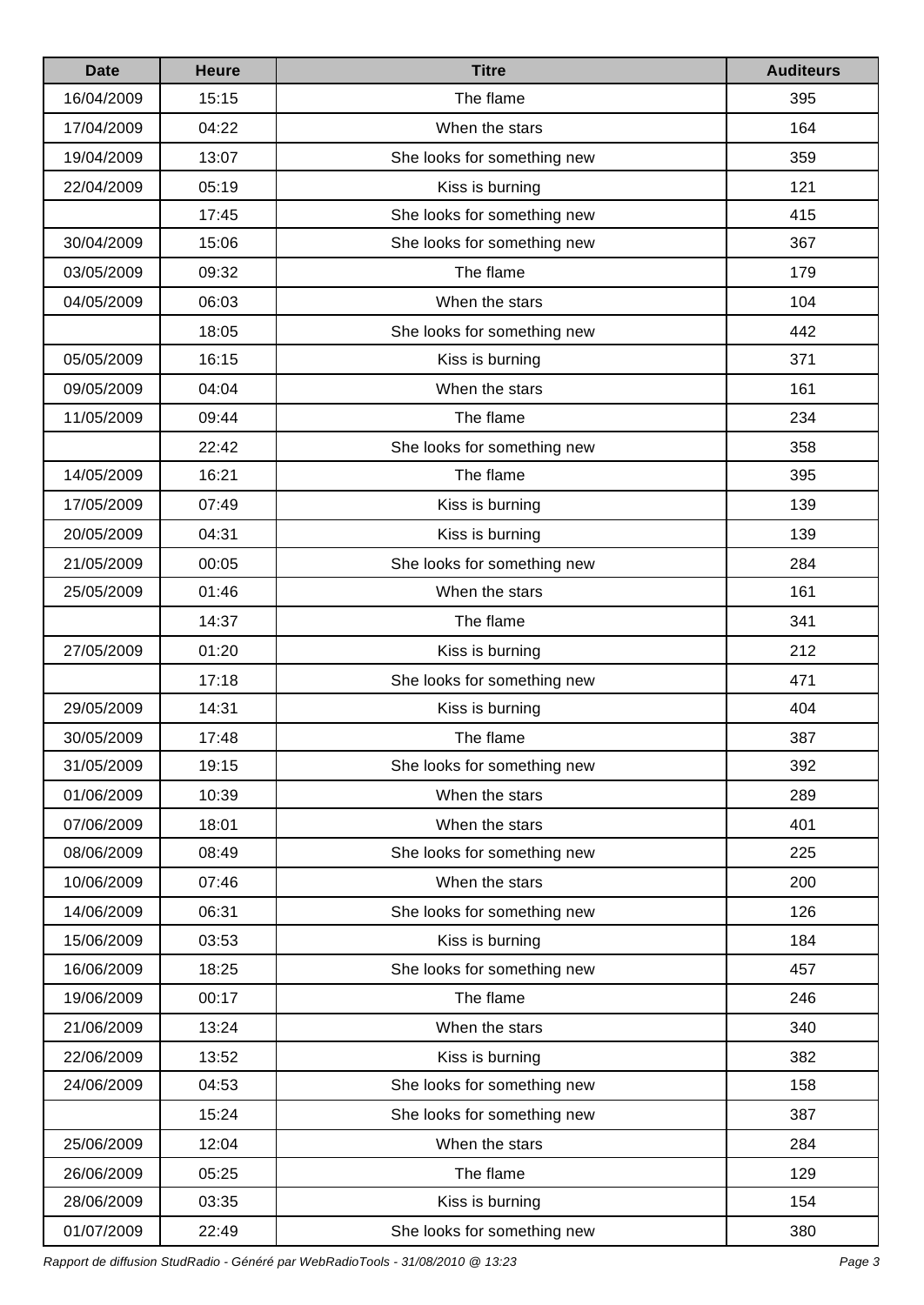| <b>Date</b> | <b>Heure</b> | <b>Titre</b>                | <b>Auditeurs</b> |
|-------------|--------------|-----------------------------|------------------|
| 05/07/2009  | 07:20        | Kiss is burning             | 112              |
| 06/07/2009  | 05:01        | Kiss is burning             | 137              |
| 09/07/2009  | 00:23        | The flame                   | 262              |
|             | 16:11        | She looks for something new | 404              |
| 11/07/2009  | 14:04        | The flame                   | 323              |
| 12/07/2009  | 03:27        | She looks for something new | 183              |
| 13/07/2009  | 09:12        | Kiss is burning             | 183              |
| 16/07/2009  | 11:22        | When the stars              | 300              |
| 22/07/2009  | 22:04        | When the stars              | 353              |
| 25/07/2009  | 07:07        | She looks for something new | 135              |
|             | 21:23        | Kiss is burning             | 317              |
| 26/07/2009  | 14:53        | The flame                   | 333              |
| 29/07/2009  | 16:40        | When the stars              | 411              |
| 01/08/2009  | 06:08        | Kiss is burning             | 142              |
| 04/08/2009  | 16:46        | Kiss is burning             | 382              |
| 05/08/2009  | 05:30        | She looks for something new | 165              |
| 09/08/2009  | 15:01        | When the stars              | 300              |
| 11/08/2009  | 19:04        | The flame                   | 389              |
| 12/08/2009  | 07:38        | Kiss is burning             | 133              |
|             | 21:09        | She looks for something new | 421              |
| 17/08/2009  | 15:31        | When the stars              | 383              |
| 18/08/2009  | 13:38        | Kiss is burning             | 381              |
| 19/08/2009  | 04:30        | When the stars              | 163              |
| 22/08/2009  | 10:36        | She looks for something new | 266              |
|             | 23:08        | When the stars              | 320              |
| 25/08/2009  | 08:10        | The flame                   | 168              |
| 26/08/2009  | 08:52        | When the stars              | 133              |
| 31/08/2009  | 12:38        | Kiss is burning             | 362              |
| 02/09/2009  | 15:09        | She looks for something new | 435              |
| 04/09/2009  | 13:42        | When the stars              | 389              |
| 06/09/2009  | 14:54        | The flame                   | 354              |
| 07/09/2009  | 07:35        | Kiss is burning             | 165              |
| 11/09/2009  | 23:50        | She looks for something new | 345              |
| 13/09/2009  | 21:01        | When the stars              | 420              |
| 15/09/2009  | 16:30        | The flame                   | 414              |
| 16/09/2009  | 10:38        | Kiss is burning             | 298              |
| 21/09/2009  | 04:19        | She looks for something new | 176              |
| 23/09/2009  | 00:22        | When the stars              | 248              |
| 24/09/2009  | 05:31        | The flame                   | 166              |
| 25/09/2009  | 00:13        | Kiss is burning             | 250              |